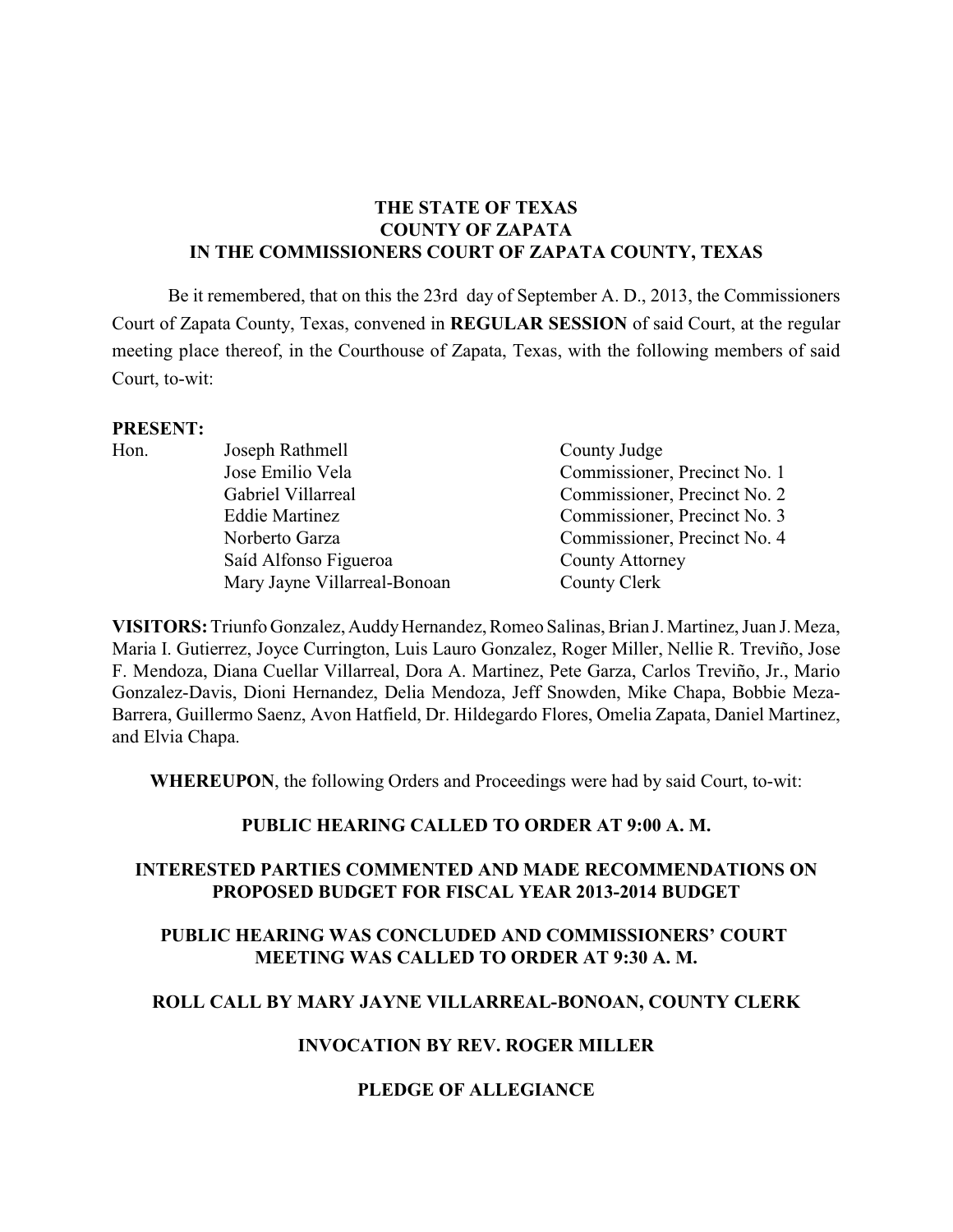#### **COMMUNICATIONS**

Brian Martinez reported that he had communicated with Homer Carrizales of ZTAC program. ZTAC and the Zapata County Transportation Department will be working together in order to maximize the services.

Mario Gonzalez-Davis reported that Nelda Garza of TDACDBG will be here for a site visit.

Commissioners' Court presented retires with plaques as follows: Mario Gonzalez-Davis 23 years of service Mike Chapa 37 years of service Elvia Chapa 33 years of service.

#### **ORDER APPROVING INVOICES**

Motion was made by Commissioner Vela, seconded by Commissioner Garza, to approve invoices as presented by Triunfo Gonzalez, County Auditor.

The above motion, being put to a vote, was approved by the affirmative vote of all members of the Court.

#### **ORDER APPROVING CHECKS ISSUED**

Motion was made by Commissioner Garza, seconded by Commissioner Martinez, to approve checks issued as requested by Hon. Romeo Salinas, County Treasurer.

The above motion, being put to a vote, was approved by the affirmative vote of all members of the Court.

## **PRESENTATION BY CAPEX CONSULTING GROUP OF WATER AND WASTEWATER RATE STUDY CONSIDERATION AND ORDER ACCEPTING RECOMMENDATIONS AND INITIATING DRAFTING OF ORDINANCE**

A presentation on Water and Wastewater Rate Study Consideration was made by Jeff Snowden of Capex Consulting Group. Mr. Snowden stated that there are 200 new water connections. The County is looking at increase in rates over the next 5 years to meet the debt service payment. His recommendation is to draft a Rate Ordinance. (Presentation attached for the record.)

Motion was made by Commissioner Vela, seconded by Commissioner Martinez, to accept the recommendation to initiate the drafting of a Rate Ordinance as requested by Hon. Joe Rathmell, County Judge and Jeff G. Snowden, Capex Consulting.

The above motion, being put to a vote, was approved by the affirmative vote of all members of the Court.

# **PUBLIC HEARING WAS RE-OPENED AND CALLED TO ORDER AT APPROXIMATELY 10:00 A. M.**

## **PROPOSED BUDGET CHANGES WERE HEARD AND VOTED ON PUBLIC HEARING WAS CONCLUDED**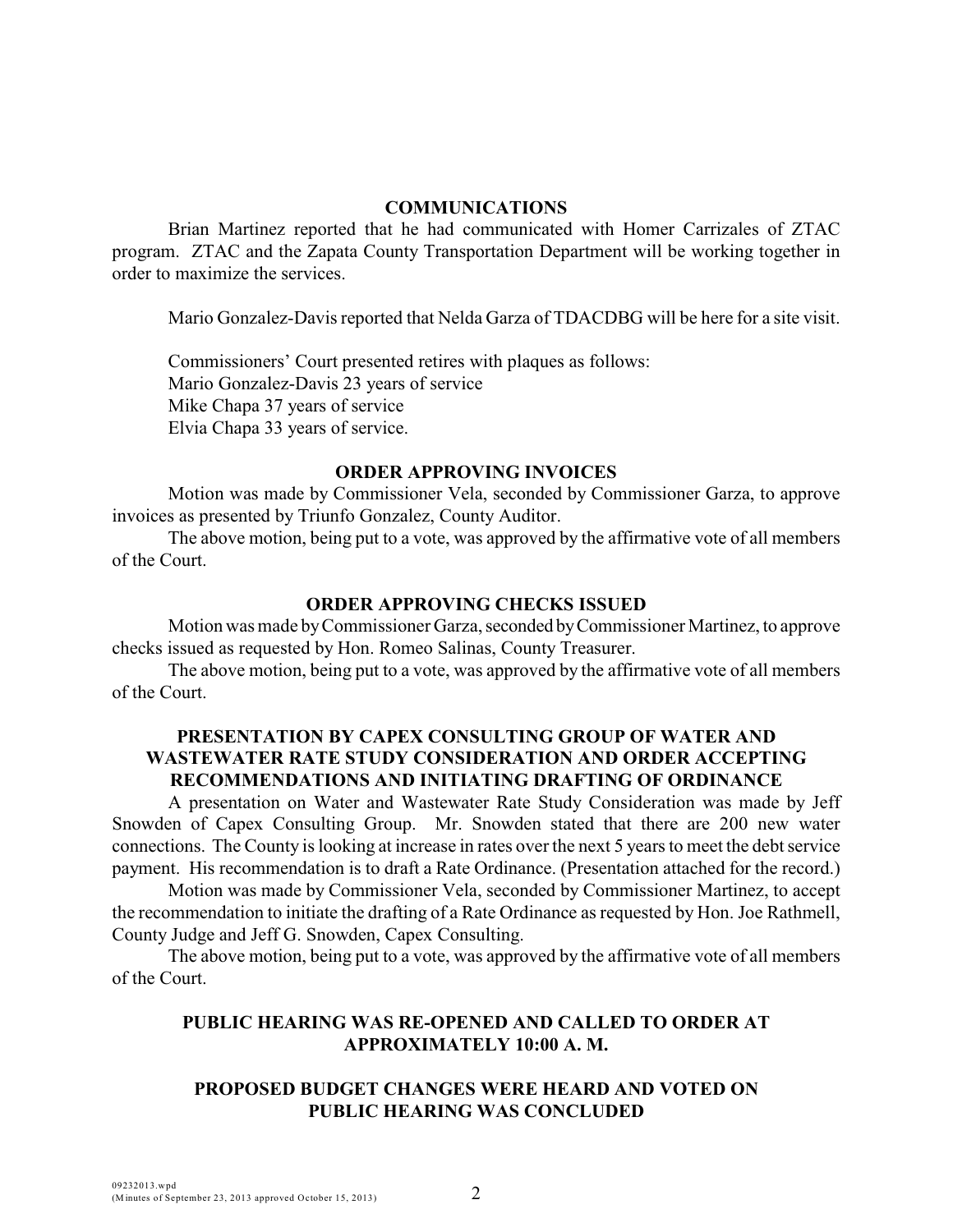#### **ORDER ADOPTING COUNTY BUDGET FOR FISCAL YEAR 2013-2014**

Motion was made by Commissioner Vela, seconded by Commissioner Martinez, to adopt and approve the County Budget for Fiscal Year 2013-2014, with recommendations and changes as approved by majority of vote, as requested by Triunfo Gonzalez, County Auditor.

The above motion, being put to a vote, was approved by the affirmative vote of all members of the Court.

#### **ORDER APPROVING TREASURER'S REPORT**

Motion was made by Commissioner Vela, seconded byCommissioner Villarreal, to approve Treasurer's Report as presented by Romeo Salinas, County Treasurer.

The above motion, being put to a vote, was approved by the affirmative vote of all members of the Court.

#### **ORDER APPROVING ANNUAL AUDIT FOR FISCAL YEAR 2013**

Motion was made by Commissioner Garza, seconded by Commissioner Martinez, to approve the annual audit for fiscal year 2013 as requested by Hon. Joe Rathmell, County Judge and Jorge Flores, Flores Auditing, PLLC.

The above motion, being put to a vote, was approved by the affirmative vote of all members of the Court.

#### **ORDER APPROVING TAX RATE FOR FISCAL YEAR 2013-2014**

Motion was made by Commissioner Martinez, seconded byCommissioner Vela, to approve the tax rate of \$0.810000 per \$100 valuation for Fiscal Year 2013-2014 and that the Order Setting the Tax Rate be approved as follows:

| Special Road & Bridge  0.050000 |          |
|---------------------------------|----------|
|                                 |          |
| <b>TOTAL TAX</b>                | 0.810000 |

as requested by Triunfo Gonzalez, County Auditor.

The above motion, being put to a vote, was approved by the affirmative vote of all members of the Court.

#### **ORDER SETTING SALARIES AND NUMBER OF POSITIONS BY APPROVING GENERAL ORDER OF PERSONNEL FOR FISCAL YEAR 2013-2014**

Motion was made byCommissioner Vela, seconded by Commissioner Villarreal, to approve to set salaries and the number of positions by approving the "General Order of Personnel for Fiscal Year 2013-2014 as request by Triunfo Gonzalez, County Auditor.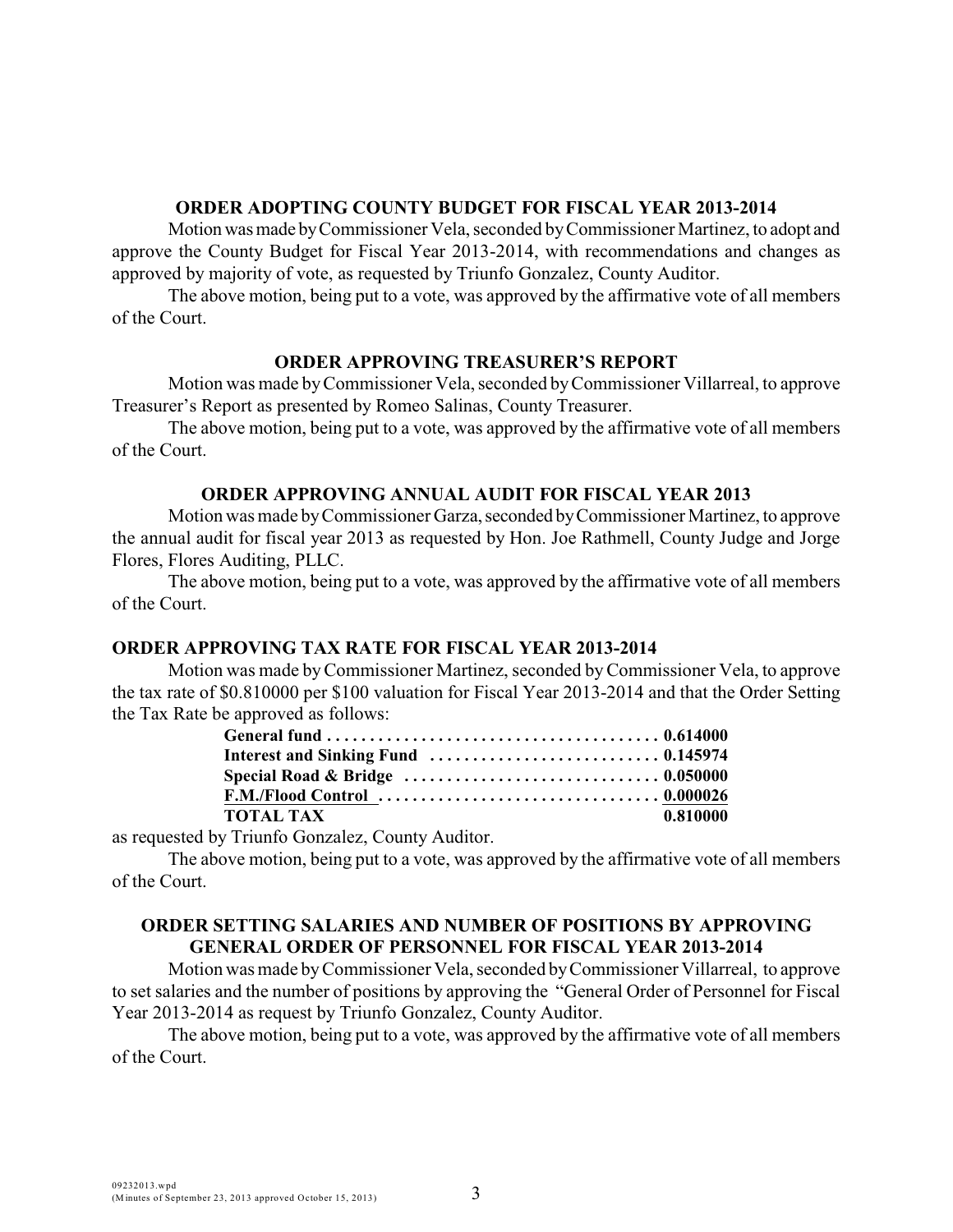## **ORDER APPROVING OPERATION GENERAL ORDER FOR FISCAL YEAR 2013-2014**

Motion was made by Commissioner Martinez, seconded by Commissioner Garza, to approve request by County Auditor Triunfo Gonzalez, to approve the "Operation General Order for Fiscal Year 2013-2014".

The above motion, being put to a vote, was approved by the affirmative vote of all members of the Court.

# **ORDER APPROVING AND AUTHORIZING COUNTY TREASURER AND COUNTY AUDITOR TO CLOSE ALL ACCOUNTS AND MAKE ALL NECESSARY LINE ITEM TRANSFERS**

Motion was made by Commissioner Martinez, seconded by Commissioner Garza, to approve and authorize the County Treasurer and the County Auditor to close all accounts and make all necessary line item transfers as requested by Triunfo Gonzalez, County Auditor.

The above motion, being put to a vote, was approved by the affirmative vote of all members of the Court.

# **ORDER APPROVING CONTRACT BETWEEN HECTOR URIBE AND ZAPATA COUNTY**

Motion was made by Commissioner Vela, seconded by Commissioner Garza, to approve the contract between Hector Uribe, P.C. and Zapata County, pending review by County Attorney, as requested by Hon. Joe Rathmell, County Judge.

The above motion, being put to a vote, was approved by the affirmative vote of all members of the Court.

### **ORDER APPROVING LINE ITEM TRANSFER FROM ROYALTIES TO NON-DEPARTMENT 10-409-760**

Motion was made by Commissioner Martinez, seconded by Commissioner Garza, to approve a line item transfer from Royalties 10-370-901 to Non-Department 10-409-760 in the amount of \$3,248.00 as requested by Hon. Joe Rathmell, County Judge.

The above motion, being put to a vote, was approved by the affirmative vote of all members of the Court.

## **ORDER APPROVING LINE ITEM TRANSFER FROM ROYALTIES TO NON-DEPARTMENT 10-409-394**

Motion was made by Commissioner Vela, seconded by Commissioner Garza, to approve a line item transfer from Royalties 10-370-901 to Non-Department 10-409-394 in the amount of \$5,000.00 as requested by Hon. Joe Rathmell, County Judge.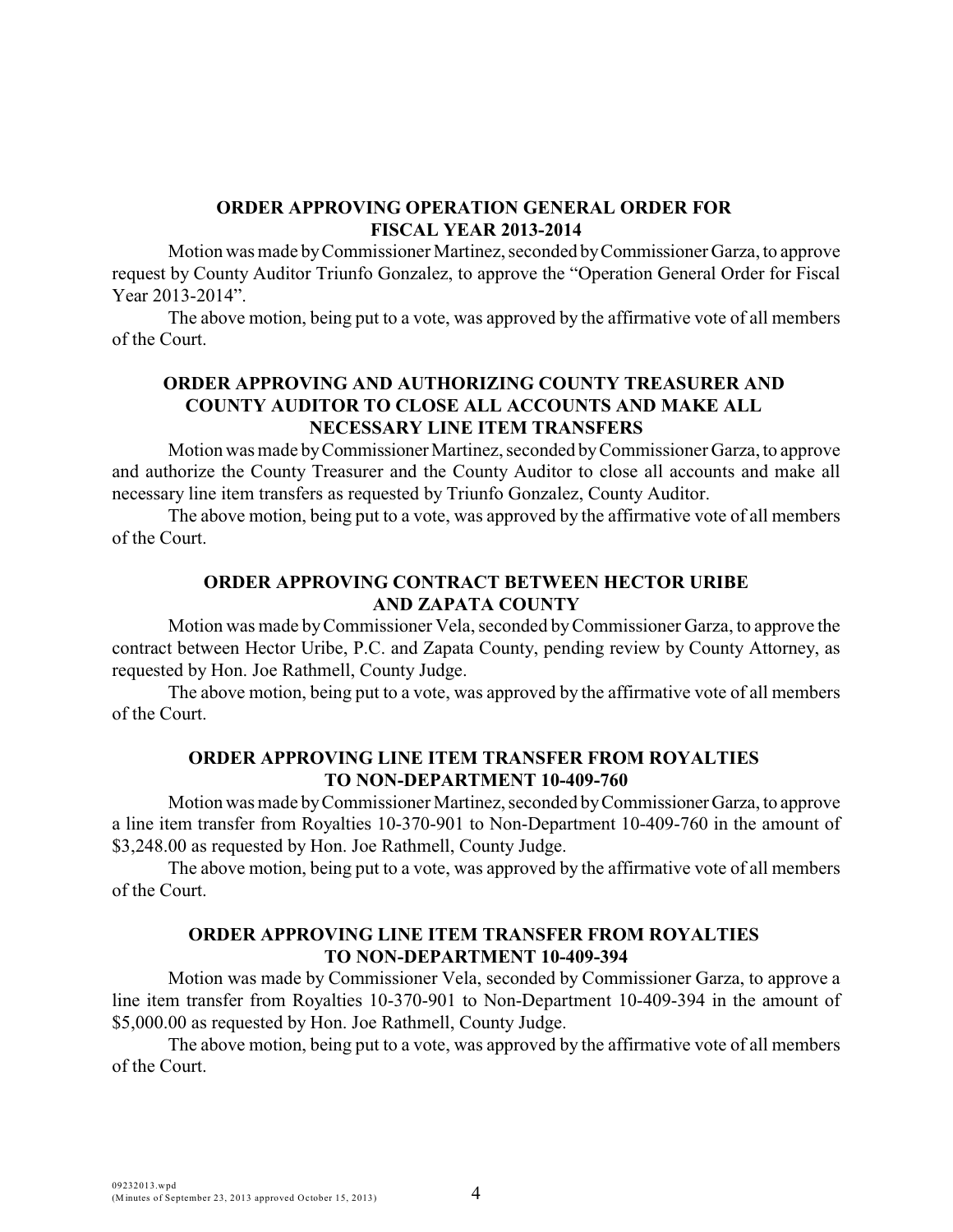## **ORDER APPROVING LINE ITEM TRANSFER FROM ROYALTIES TO NON-DEPARTMENT 10-409-465**

Motion was made byCommissioner Vela, seconded by Commissioner Martinez, to approve a line item transfer from Royalties 10-370-901 to Non-Department 10-409-465 in the amount of \$1,500.00 as requested by Hon. Joe Rathmell, County Judge.

The above motion, being put to a vote, was approved by the affirmative vote of all members of the Court.

# **ORDER ACCEPTING RESIGNATION OF MARIO GONZALEZ-DAVIS FROM HIS POSITION AS PROJECT COORDINATOR**

Motion was made by Commissioner Vela, seconded by Commissioner Garza, to accept the resignation of Mario Gonzalez-Davis from his position as Project Coordinator, Consultant, effective September 30, 2013 as requested by Hon. Joe Rathmell, County Judge.

The above motion, being put to a vote, was approved by the affirmative vote of all members of the Court.

# **ORDER APPROVING HIRING OF GERSON GUZMAN IN SLOT #12 AT SAN YGNACIO LANDFILL**

Motion was made by Commissioner Vela, seconded by Commissioner Garza, to approve hiring of Gerson Guzman in slot #12 at \$8.00 per hour at the San Ygnacio Landfill as requested by Guillermo Saenz, Environmental Director.

The above motion, being put to a vote, was approved by the affirmative vote of all members of the Court.

## **ORDER APPROVING TRANSFER OF \$10,000 FROM TOBACCO FUND TO MEDICATION**

Motion was made by Commissioner Garza, seconded by Commissioner Martinez, to approve the transfer of \$10,000.00 from line item 1114-890-7 (Tobacco Fund) to line item 10-543-460 Fire Department (Medication) as requested by Juan J. Meza, Chief, Fire Department)

The above motion, being put to a vote, was approved by the affirmative vote of all members of the Court.

#### **ORDER APPROVING DENTAL / VISION RATE FOR FISCAL YEAR 2013-2014**

Motion was made by Commissioner Martinez, seconded by Commissioner Garza, to approve the dental/vision rate for Fiscal Year 2013-2014 as requested by Nellie Treviño, Personnel Director.

The above motion, being put to a vote, was approved by the affirmative vote of all members of the Court.

# **ORDER TO TABLE REQUEST BY NELLIE TREVIÑO REGARDING APPROVAL OF REPAIRS TO FIRE DEPARTMENT BUILDING**

Motion was made by Commissioner Vela, seconded by Commissioner Garza, to table request by Nellie Treviño regarding approval of repairs to the Fire Department building as requested by Nellie Treviño, Personnel Director.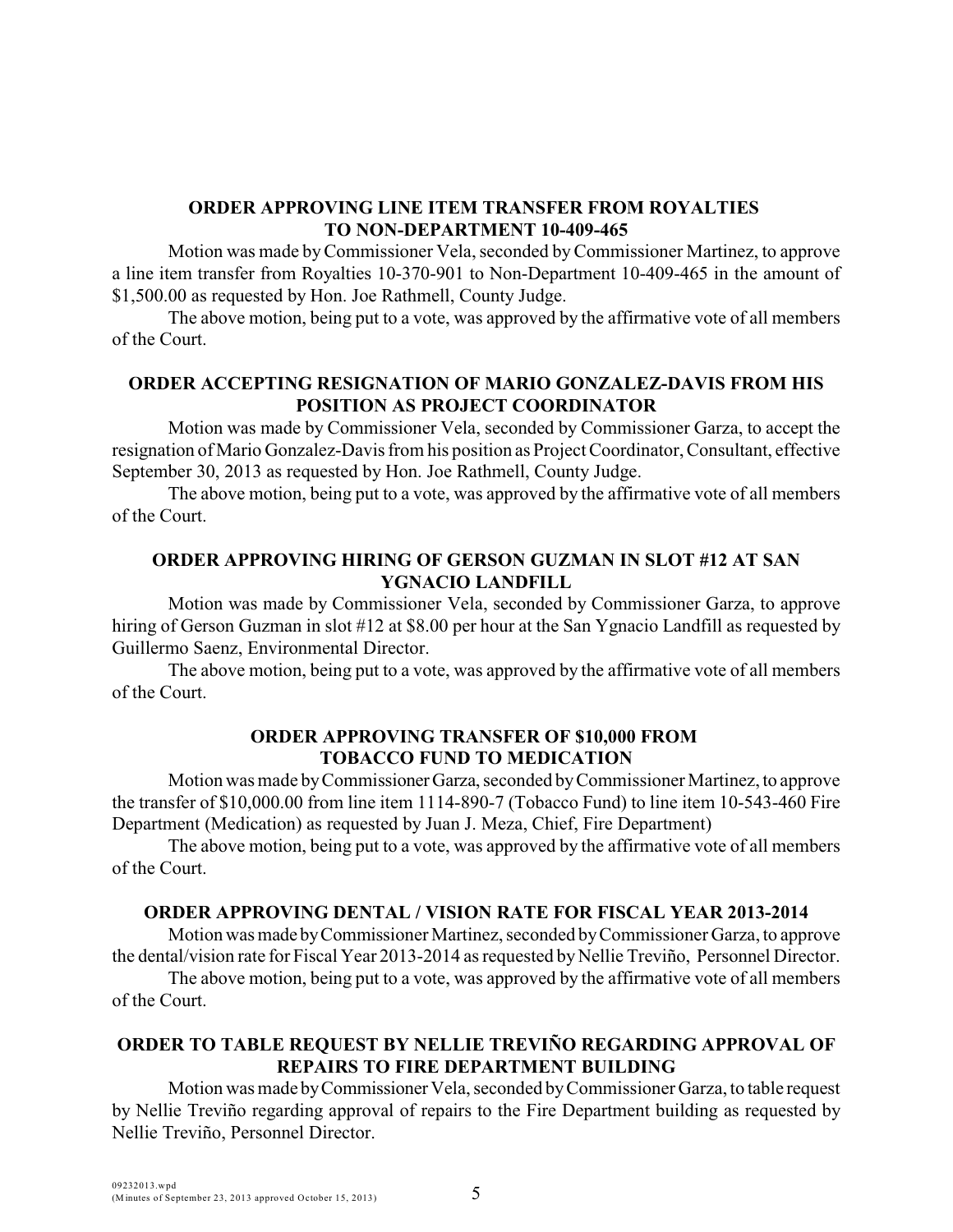The above motion, being put to a vote, was approved by the affirmative vote of all members of the Court.

## **ORDER APPROVING AND ADOPTING ZAPATA COUNTY PERSONNEL POLICY HANDBOOK**

Motion was made byCommissioner Vela, seconded byCommissioner Martinez, to approve and adopt the Zapata County Personnel Policy Handbook with the recommendations by Texas Association of Counties and Juan Cruz, J. Cruz and Associates, PLLC.

The above motion, being put to a vote, was approved by the affirmative vote of all members of the Court.

### **ORDER APPROVING WAIVING OF FEES FOR USE OF COMMUNITY CENTER FOR ANNUAL QUINCEAÑERA BALL**

Motion was made byCommissioner Vela, seconded by Commissioner Martinez, to approve waiving of fee for the use of the Community Center for the annual Quinceañera Ball on December 14, 2013 as requested by Audelia Hernandez, Zapata County Historical Commission.

The above motion, being put to a vote, was approved by the affirmative vote of all members of the Court.

# **ORDER APPROVING WAIVING OF FEES FOR COMMUNITY CENTER FOR DANCE TO RAISE FUNDS TO BUY TOYS FOR ZAPATA'S KIDS**

Motion was made by Commissioner Martinez, seconded byCommissioner Vela, to approve waiving of fees for Community Center for a dance on November 29, featuring Los Palominos and Zamorales to raise funds to buy toys for Zapata's children. All proceeds will go to the Blue Santa Program and/or other charities in town as requested by Brian Martinez, Co-Chair, Zamorales Share Your Christmas.

The above motion, being put to a vote, was approved by the affirmative vote of all members of the Court.

## **ORDER TO TABLE REQUEST BY JUDGE GUERRA AND JUDGE MUÑOZ TO USE TECHNOLOGY FUNDS**

Motion was made by Commissioner Garza, to approve the use of the technology funds for printer lease, toners, and Norton's Antivirus software. Motion dies for lack of a second.

Motion was made by Commissioner Vela, seconded by Commissioner Martinez, to table request by Judge Anna M. Guerra, Justice of the Peace, Pct. 1 and Fernando Muñoz, Justice of the Peace, Pct. 3, to approve the use of the technology funds for printer lease, toners, and Norton's Antivirus software.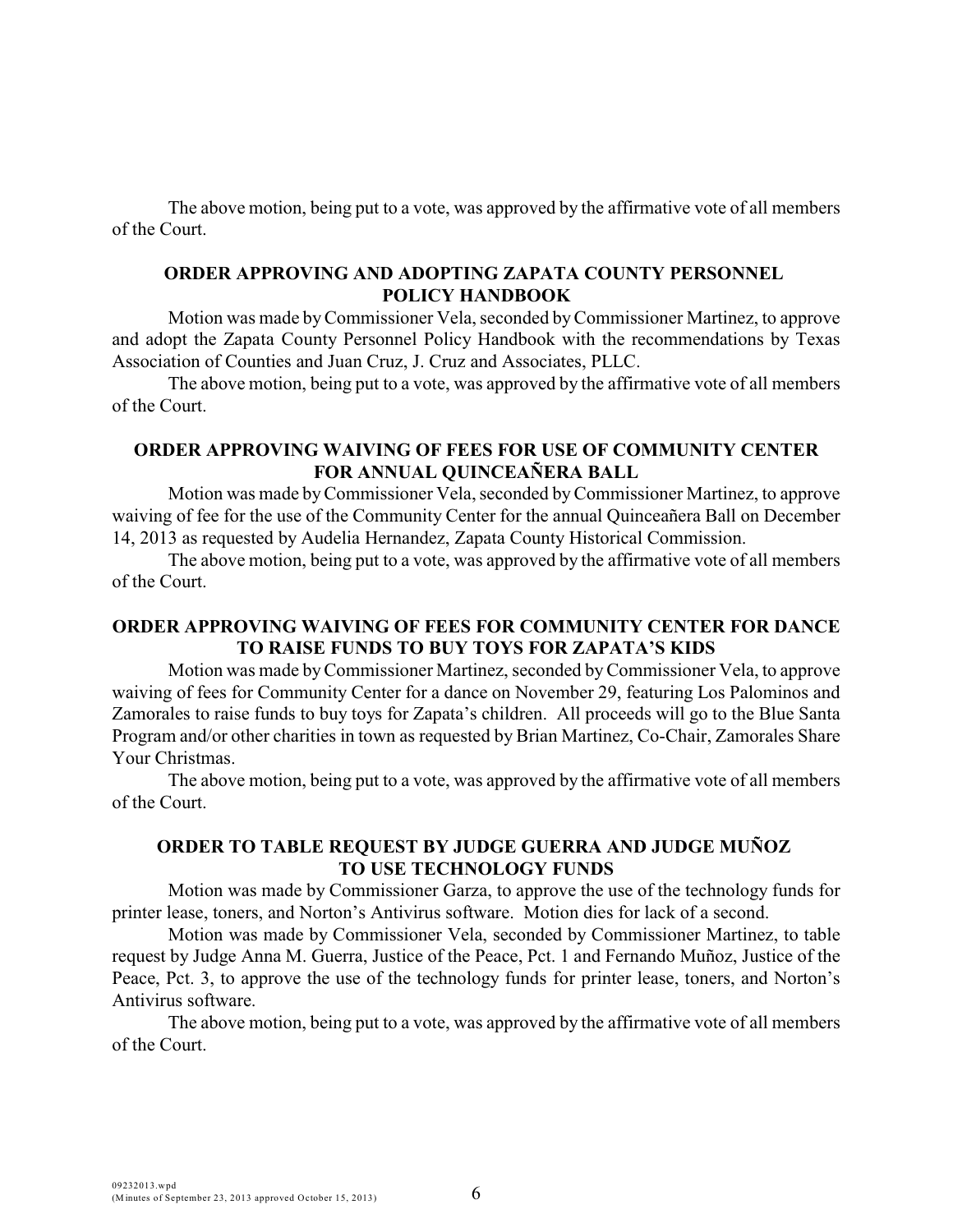# **ORDER APPROVING REQUEST BY OMELIA ZAPATA OF ZAPATA ENVIRONMENTAL CIVIC ORGANIZATION FOR MAN POWER, EQUIPMENT AND FINANCIAL SUPPORT**

Motion was made by Commissioner Vela, seconded by Commissioner Garza, to approve request by Omelia Zapata of Zapata Environmental Civic Organization for man power, equipment and financial support. Commissioner Vela will contribute \$1,500.00 out of his parks budget. A county crew, equipment and man power will remove dirt to place concrete and marker for dedication of Intocable Boulevard Musical Heritage Walk on October 19, 2013.

The above motion, being put to a vote, was approved by the affirmative vote of all members of the Court.

## **ORDER APPROVING PAY INCREASE FOR RUBEN PEÑA FOR SUCCESSFULLY COMPLETING EDUCATION REQUIREMENTS FROM TCEQ AND HAS ACHIEVED A CLASS "B" WATER OPERATOR LICENSE**

Motion was made by Commissioner Garza, seconded by Commissioner Martinez, to approve a pay increase for Ruben Peña from \$13.04 per hour to \$15.03 per hour from slot #22. Mr. Peña has successfully completed all education requirements from TCEQ and has achieved a class "B" Water Operator License. Funding shall be obtained from line item 80-600-227 license stipends as requested by Carlos Treviño, Jr., Water Plant Manager.

The above motion, being put to a vote, was approved by the affirmative vote of all members of the Court.

# **ORDER AUTHORIZING ISSUANCE OF "ZAPATA COUNTY, TEXAS CERTIFICATES OF OBLIGATION, SERIES 2013"; AUTHORIZING A PAYING AGENT/REGISTRAR AGREEMENT, AND A PURCHASE AND INVESTMENT LETTER; AND AUTHORIZING OTHER MATTERS RELATING THERETO**

Motion was made byCommissioner Vela, seconded by Commissioner Villarreal, to approve Order authorizing the issuance of "Zapata County, Texas Certificates of Obligation, Series 2013"; authorizing a Paying Agent/Registrar Agreement, and a Purchase and Investment Letter; and authorizing other matters relating thereto as requested by Daniel Martinez, J.D., C.P.A., Winstead PC.

The above motion, being put to a vote, was approved by the affirmative vote of all members of the Court.

# **REQUEST BY JUDGE RATHMELL AND COMMISSIONER GARZA REGARDING CONSULTATION WITH ATTORNEY AND POSSIBLE ACTION TO INSTALL A DRAINAGE IMPROVEMENT AND/OR ASSIST IN THE CONSTRUCTION OF A DRAINAGE IMPROVEMENT ON PRIVATE LAND (WITH LAND OWNER CONSENT) SITUATED BETWEEN 4<sup>TH</sup> AVENUE AND 7<sup>TH</sup> AVENUE AND ON ZAPATA BOULEVARD TO ADDRESS THE PUBLIC SAFETY CONCERN CAUSED BY THE BUILDUP OF RAIN WATER ON THE ABOVE REFERENCED COUNTY ROAD WAS HEARD IN EXECUTIVE SESSION**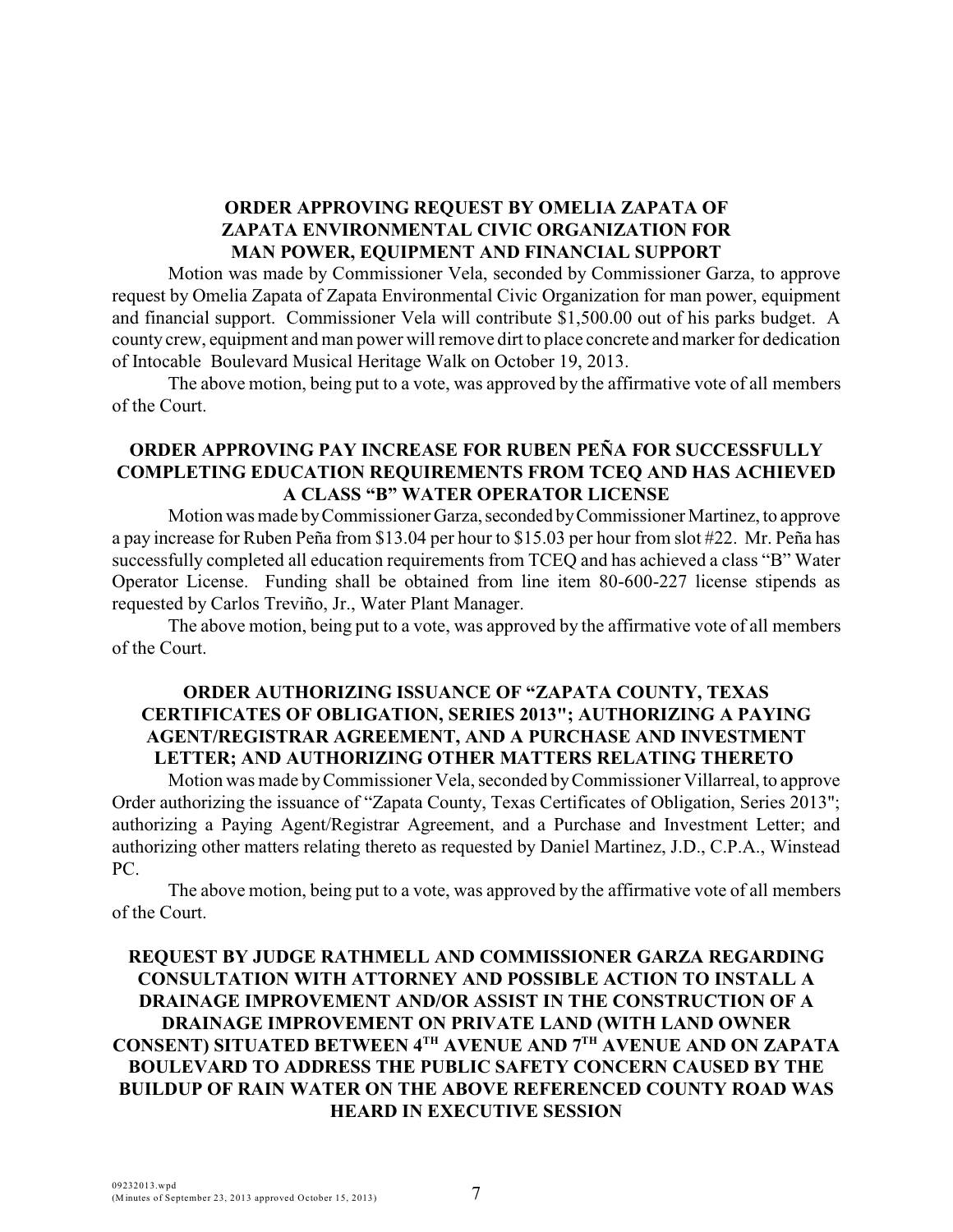# **REQUEST BY COMMISSIONER MARTINEZ REGARDING CONSULTATION WITH ATTORNEY TO ACCEPT A PCT. 3 ROAD AND UTILITIES EASEMENT: ABST 101, PORCION 34, SEC. 20 PARCEL 251.2F (HATFIELD LANE), CONVEYANCE BY OWNER TO ZAPATA COUNTY WAS HEARD IN EXECUTIVE SESSION**

#### **ORDER APPROVING LINE-ITEM-TRANSFERS**

Motion was made by Commissioner Martinez, seconded by Commissioner Garza, to approve the following line-item-transfer:

| FROM: | Zapata County Library | 10-650-427 | Workshop & Travel | \$1,000.00 |
|-------|-----------------------|------------|-------------------|------------|
| TO:   | Zapata County Library | 10-650-310 | Office Supplies   | \$1,000.00 |
| FROM: | Zapata County Library | 10-650-330 | Fuel              | \$400.00   |
| TO:   | Zapata County Library | 10-650-310 | Office Supplies   | \$400.00   |
| FROM: | Zapata County Library | 10-650-462 | Repairs & Maint.  | \$400.00   |
| TO:   | Zapata County Library | 10-650-310 | Office Supplies   | \$400.00   |
| FROM: | Zapata County Library | 10-650-463 | Repairs & Main.   | \$500.00   |
| TO:   | Zapata County Library | 10-650-310 | Office Supplies   | \$500.00   |

in order to meet budget requirements as requested by Aide R. Garcia, Zapata County Public Library. The above motion, being put to a vote, was approved by the affirmative vote of all members of the Court.

Motion was made by Commissioner Martinez, seconded by Commissioner Garza, to approve the following line-item-transfer:

| FROM: | County Attorney | 10-475-311 Postage Expense   | \$450.00 |
|-------|-----------------|------------------------------|----------|
| TO:   | County Attorney | 10-475-392 Misc. Maint. Exp. | \$450.00 |
|       |                 |                              |          |

in order to meet budgetary obligations as requested by Said Alfonso Figueroa, County Attorney. The above motion, being put to a vote, was approved by the affirmative vote of all members of the Court.

Motion was made by Commissioner Martinez, seconded by Commissioner Garza, to approve the following line-item-transfer:

| FROM: | Indigent Care | 10-640-395   | Indigent Care State | \$2,700.00 |
|-------|---------------|--------------|---------------------|------------|
| TO:   | Indigent Care | $10-640-310$ | Office Supplies     | \$2,700.00 |
| FROM: | Indigent Care | 10-640-396   | Indigent/TERP       | \$1,300.00 |
| TO:   | Indigent Care | 10-640-427   | Workshops & Travel  | \$1,300.00 |

in order to cover expenses of 10 ton compressor for the urgent care/leasing side of facility and to cover travel expenses for 1115 Waiver Conference as requested by Mike Chapa, Indigent Care Director.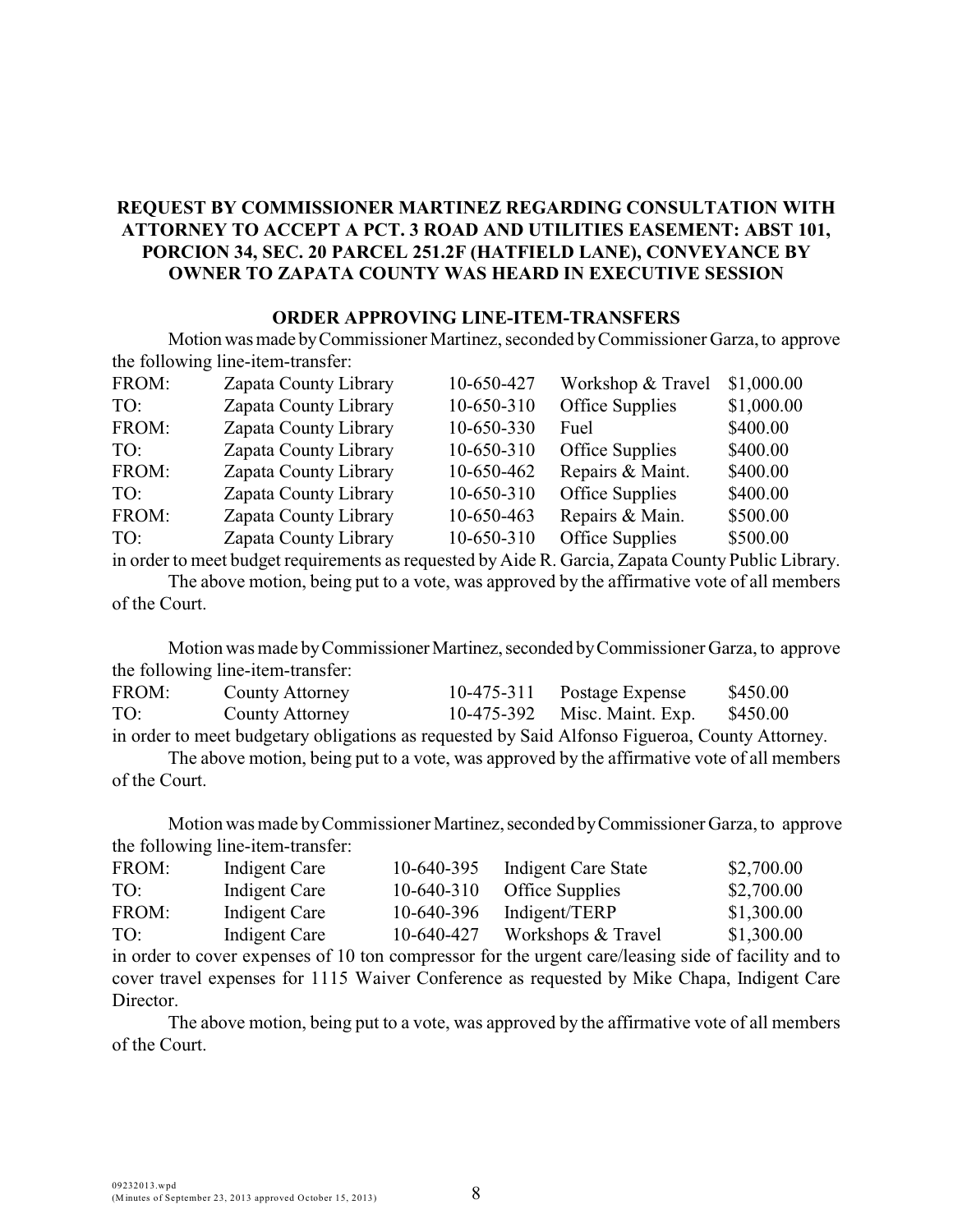Motion was made by Commissioner Martinez, seconded by Commissioner Garza, to approve the following line-item-transfer:

| FROM: | <b>Recycling Department</b>                                                | 10-598-427 Workshop & Travel \$1,000.00 |            |
|-------|----------------------------------------------------------------------------|-----------------------------------------|------------|
| TO:   | Recycling Department                                                       | 10-598-456 Repairs $\&$ Maint.          | \$1,000.00 |
|       | to cover bailer repairs as requested by Laura Garza, Recycling Department. |                                         |            |

The above motion, being put to a vote, was approved by the affirmative vote of all members of the Court.

Motion was made by Commissioner Martinez, seconded by Commissioner Garza, to approve the following line-item-transfer:

| FROM: | ZC Museum of History 10-668-336                                                                | Supplies & Services        | \$1,674.35 |
|-------|------------------------------------------------------------------------------------------------|----------------------------|------------|
| TO:   | ZC Museum of History 10-668-482                                                                | <b>Contracted Services</b> | \$1,674.35 |
| FROM: | ZC Museum of History 10-668-480                                                                | Subscript./Memberships     | \$500.00   |
| TO:   | ZC Museum of History 10-668-482                                                                | <b>Contracted Services</b> | \$500.00   |
|       | to cover additional needs for contracted services for exhibit enhancements as requested by Dr. |                            |            |

Hildegardo E. Flores, ZC Museum of History.

The above motion, being put to a vote, was approved by the affirmative vote of all members of the Court.

Motion was made by Commissioner Martinez, seconded by Commissioner Garza, to approve the following line-item-transfer:

| FROM: | Wastewater                                                                                                                                                                                                                                                                                                                                                                                                                                                   | 08-602-227 | License Stipends  | \$3,000.00  |
|-------|--------------------------------------------------------------------------------------------------------------------------------------------------------------------------------------------------------------------------------------------------------------------------------------------------------------------------------------------------------------------------------------------------------------------------------------------------------------|------------|-------------------|-------------|
| TO:   | Wastewater                                                                                                                                                                                                                                                                                                                                                                                                                                                   | 08-602-336 | Repairs & Maint.  | \$3,000.00  |
| FROM: | Wastewater                                                                                                                                                                                                                                                                                                                                                                                                                                                   | 08-602-481 | <b>State Fees</b> | \$317.00    |
| TO:   | Wastewater                                                                                                                                                                                                                                                                                                                                                                                                                                                   | 08-602-336 | Repairs & Maint.  | \$317.00    |
| FROM: | Wastewater                                                                                                                                                                                                                                                                                                                                                                                                                                                   | 08-602-443 | Electricity       | \$17,800.00 |
| TO:   | Wastewater                                                                                                                                                                                                                                                                                                                                                                                                                                                   | 08-602-336 | Repairs & Maint.  | \$17,800.00 |
|       | $\mathcal{L} = \mathcal{L} = \mathcal{L} = \mathcal{L} = \mathcal{L} = \mathcal{L} = \mathcal{L} = \mathcal{L} = \mathcal{L} = \mathcal{L} = \mathcal{L} = \mathcal{L} = \mathcal{L} = \mathcal{L} = \mathcal{L} = \mathcal{L} = \mathcal{L} = \mathcal{L} = \mathcal{L} = \mathcal{L} = \mathcal{L} = \mathcal{L} = \mathcal{L} = \mathcal{L} = \mathcal{L} = \mathcal{L} = \mathcal{L} = \mathcal{L} = \mathcal{L} = \mathcal{L} = \mathcal{L} = \mathcal$ |            |                   |             |

to meet budget needs as requested by Eloy Chapa, Wastewater Plant Manager

The above motion, being put to a vote, was approved by the affirmative vote of all members of the Court.

Motion was made by Commissioner Martinez, seconded by Commissioner Garza, to approve the following line-item-transfer:

| FROM:                                                     | <b>ZC</b> Waterworks | 80-600-341 | Chlorine & Chemicals           | \$5,000.00 |  |
|-----------------------------------------------------------|----------------------|------------|--------------------------------|------------|--|
| TO:                                                       | ZC Waterworks        |            | $80-600-330$ Fuel & Lubricants | \$5,000.00 |  |
| as requested by Carlos Treviño, Jr., Water Plant Manager. |                      |            |                                |            |  |

The above motion, being put to a vote, was approved by the affirmative vote of all members of the Court.

Motion was made by Commissioner Martinez, seconded by Commissioner Garza, to approve the following line-item-transfer:

| FROM: | Non-Department | 10-409-336 | Supplies General | \$1,930.00 |
|-------|----------------|------------|------------------|------------|
| TO:   | Non-Department | 10-409-730 | Consulting       | \$1,930.00 |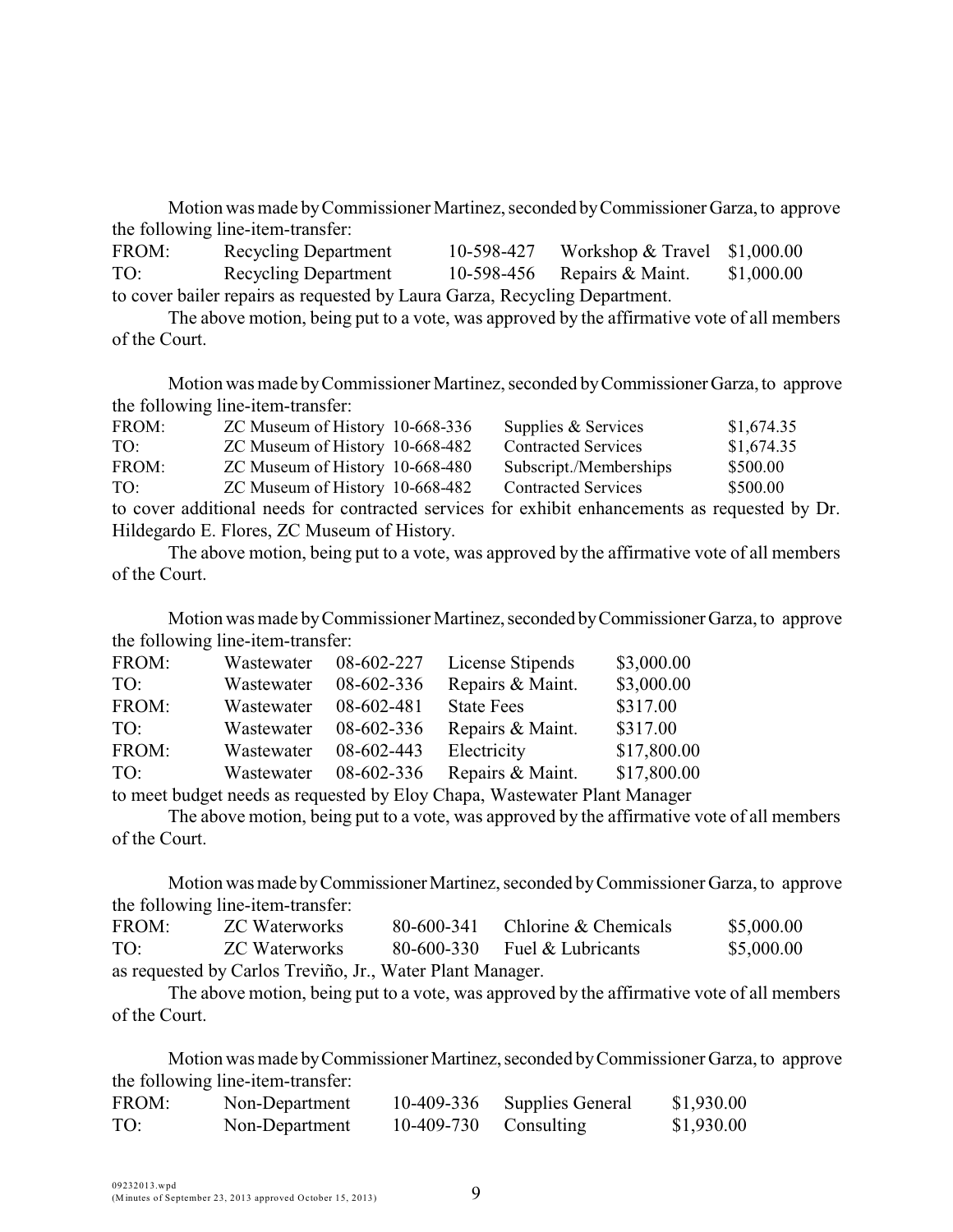as requested by Hon. Joe Rathmell, County Judge.

The above motion, being put to a vote, was approved by the affirmative vote of all members of the Court.

Motion was made by Commissioner Martinez, seconded by Commissioner Garza, to approve the following line-item-transfer:

| FROM:                                                            | Zapata County Clerk 10-403-462 |  | <b>Equipment Rental</b> | \$42.96    |
|------------------------------------------------------------------|--------------------------------|--|-------------------------|------------|
| TO:                                                              | Zapata County Clerk 10-403-310 |  | Office Supplies         | \$42.96    |
| FROM:                                                            | Zapata County Clerk 10-403-427 |  | Workshop/Travel         | \$233.70   |
| TO.                                                              | Zapata County Clerk 10-403-310 |  | <b>Office Supplies</b>  | \$233.70   |
| FROM:                                                            | Zapata County Clerk 10-403-484 |  | <b>Election Expense</b> | \$1,000.00 |
| TO:                                                              | Zapata County Clerk 10-403-437 |  | Records Processing      | \$1,000.00 |
| FROM:                                                            | Zapata County Clerk 10-403-484 |  | <b>Election Expense</b> | \$5,000.00 |
| TO:                                                              | Zapata County Clerk 10-403-310 |  | Office Supplies         | \$5,000.00 |
| as requested by Hon. Mary Jayne Villarreal-Bonoan, County Clerk. |                                |  |                         |            |

# **MOTION WAS MADE BY COMMISSIONER GARZA, SECONDED BY COMMISSIONER VILLARREAL, TO ENTER INTO EXECUTIVE SESSION**

# **MOTION WAS MADE BY COMMISSIONER GARZA, SECONDED BY COMMISSIONER MARTINEZ, TO RETURN TO REGULAR SESSION**

# **ORDER APPROVING ZAPATA COUNTY TO PROVIDE MATERIAL TO LAND OWNER FOR LAND OWNER TO CONSTRUCT DRAINAGE IMPROVEMENT TO ADDRESS PUBLIC SAFETY ISSUES CAUSED BY RAIN WATER BUILDUP ON ZAPATA BOULEVARD**

Motion was made by Commissioner Martinez, seconded by Commissioner Garza, to approve that Zapata County provide material to land owner for land owner to construct drainage improvement on private land situated between  $4<sup>th</sup>$  Avenue and  $7<sup>th</sup>$  Avenue and on Zapata Boulevard to address the public safety concern caused by the buildup of rain water on the above referenced county road. *Executive session is requested pursuant to Texas Government Code Title 5, Sub Chapter D, Section 551.071 Consultation with Attorney and Section 551.072 Real Property as requested by Hon. Joe Rathmell County Judge and Hon. Norberto Garza, Commissioner, Pct. 4.*

# **NO ACTION WAS TAKEN ON REQUEST BY COMMISSIONER MARTINEZ REGARDING CONSULTATION WITH ATTORNEY TO ACCEPT A PCT. 3 ROAD AND UTILITIES EASEMENT: ABST 101, PORCION 34, SEC. 20 PARCEL 251.2F (HATFIELD LANE), CONVEYANCE BY OWNER TO ZAPATA COUNTY**